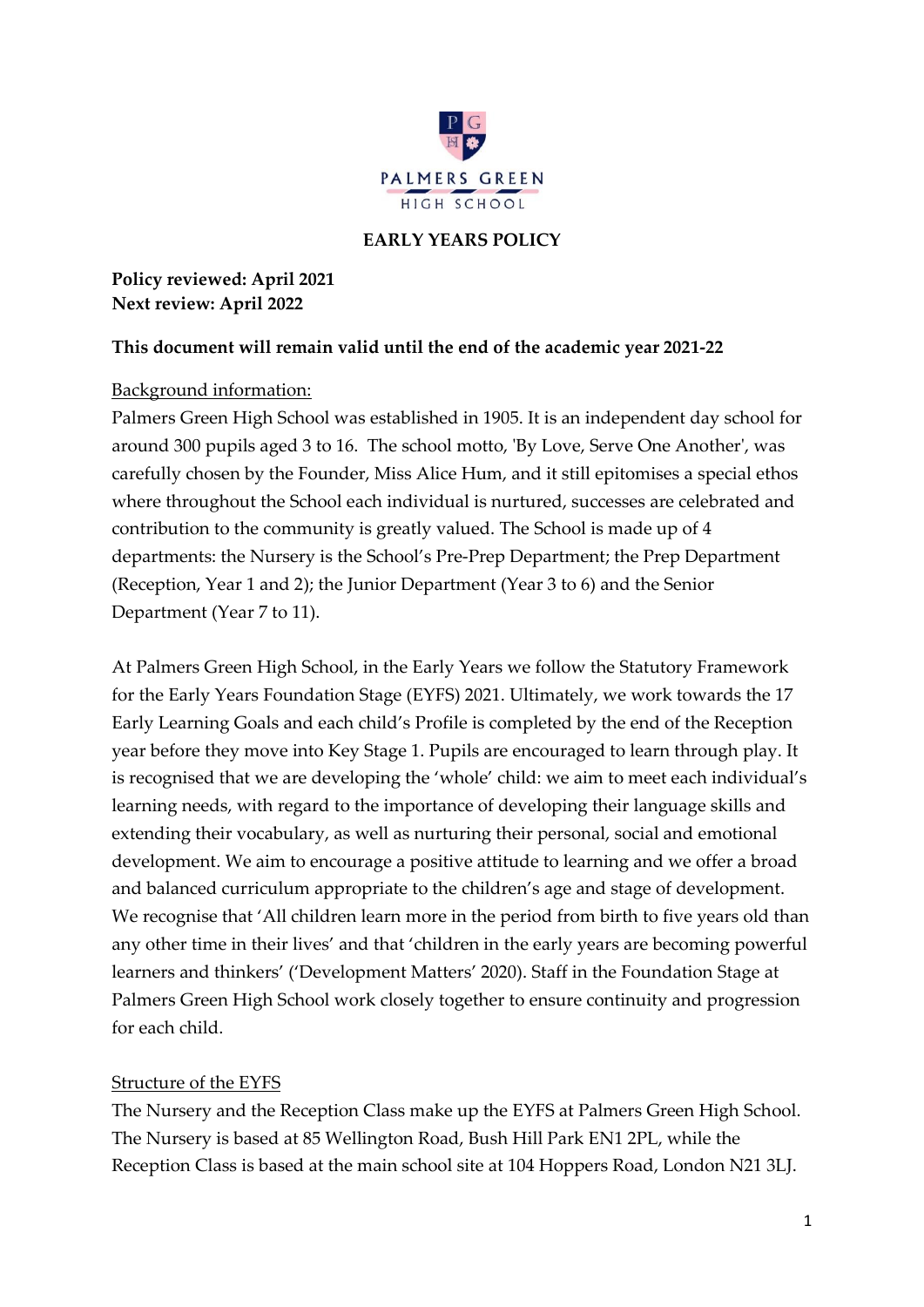### Organisation of the EYFS

Pupils join the Nursery when they are three years old. They generally attend for between 3 to 5 terms before the majority of them transfer into the Reception Class. The Nursery has a maximum of 24 pupils and there are three members of staff (a teacher and two teaching assistants: one full-time and one part-time). Pupils can be full-time (8:45 until 3:45) every week day; part-time 8:45 until 12:45, including lunch, every day, or a mixture of every morning and some afternoons. We recommend that part-time pupils do stay for some afternoons a week the term before they go into Reception to ease their transition to full time.

Pupils attend the Reception Class full time in the academic year they turn 5. The Reception Class has a maximum of 24 pupils and is staffed with a teacher and a teaching assistant. The school day begins at 8:30 and finishes at 3.00. There are two breaks: a short morning break and a longer break after lunch has been eaten.

Nursery pupils bring a packed lunch to eat, which is nut and seed free, and has suitably healthy foods that the children enjoy. They consume their lunches in the Nursery classroom. Reception Class pupils can bring their own packed lunch or have hot or cold food from the School caterers and eat in the dining room with Year 1 and 2 pupils. Reception Class pupils also bring a fruit or vegetable snack to eat at first break, while at Nursery the pupils bring in one or two healthy snacks a day, depending on whether they are part-time or full-time. These are eaten sitting down at tables and each pupil brings a drink of water daily to have when they are thirsty.

In the Reception Class, the pupils have specialist teachers for Drama, Music and PE (Games, Gymnastics and Dance). They also visit the school library once a week where they choose a book under the guidance of a trained librarian.

Staffing arrangements for Early Years children is organised in accordance with the 'Statutory framework for the early years foundation stage' (March 2021), to provide for the needs of all the children and ensure their safety. Both the Nursery and Reception classes are led by qualified teachers, who work closely with the Teaching Assistants, who are all Level 3 or NNEB qualified. On trips out of school, a ratio of one adult to two Nursery children will be upheld, while groups of 4 Reception children will be accompanied by an adult or if on a local walk there will be one adult to every two children.

Making sure the pupils are kept safe at all times is of utmost importance in the Foundation Stage at Palmers Green High School. We aim to create a safe and secure environment and encourage our pupils to play safely. We follow the EYFS Statutory Framework (2021) and Keeping Children Safe In Education. We also follow set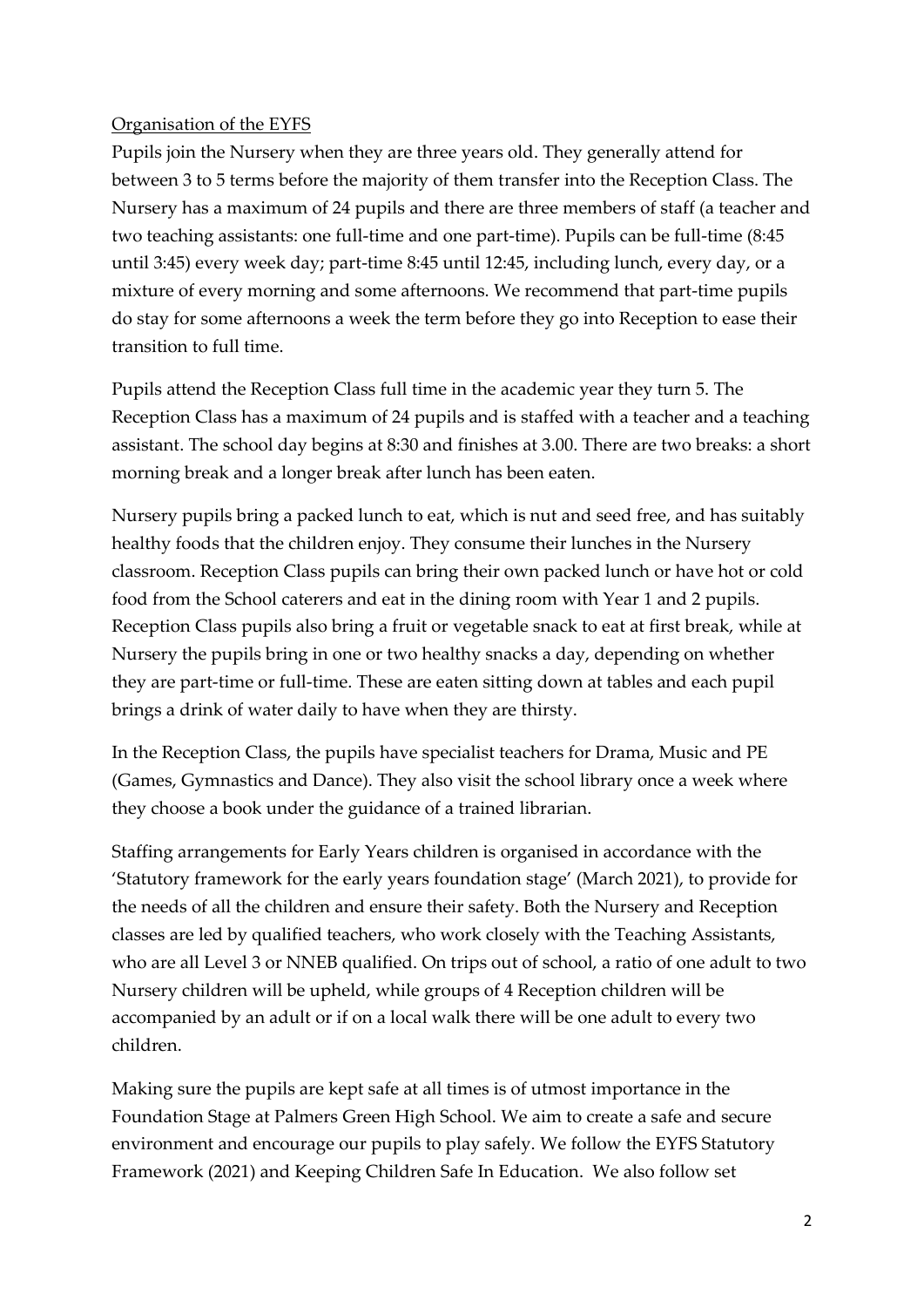procedures when children become ill or have an accident. Any visitors who come to talk to the classes (for example parents speaking about how they celebrate Chinese New Year) are closely vetted beforehand and a log of visitors is kept.

## Early Years Foundation Stage Curriculum Overview

At the Nursery and in the Reception Class at Palmers Green High School, we follow the Statutory Framework for the Early Years Foundation Stage' (2021) and at PGHS also have regard to 'Development Matters' (2020), which is non-statutory curriculum guidance for the early years foundation stage. The framework is mandatory for all early years' providers. It includes four guiding principles and seven areas of learning and development, the areas of learning are connected and 'the characteristics of effective teaching and learning weave through them all' (Development Matters 2020). The School believes that young children learn best through first hand experiences and play, as well as adult-led activities. Our knowledge of the pupils is based on on-going observations and assessments, as well as valued parental input.

## There are four guiding principles of the EYFS:

## **A Unique Child**:

At the Nursery and in the Reception Class of Palmers Green High School we believe that each child is an individual who is constantly learning and can be resilient, capable, confident and self-assured.

# **Positive Relationships**:

These allow children to learn to be strong and independent. Such relationships should be warm and foster a sense of belonging; take on board the child's needs, feelings and interests; be supportive of a child's efforts and independence; set clear boundaries; be stimulating and built on key person relationships. At Nursery, each adult is a keyworker to a group of pupils and in the Reception Class, the teacher is the keyworker.

## **Enabling Environments**:

We believe that strong partnerships between early year's practitioners and parents/ carers help create a situation where there is an enabling environment and children can learn and develop well. All people and learning are valued. Stimulating resources, rich learning opportunities through play, adult support and teaching give children the confidence to take risks and explore the learning environments both inside and out.

## **Development and Learning**:

In our Early Years department, we believe that children develop and learn at different rates. We are committed to supporting each individual, including those with special educational needs and disabilities, to learn and develop across the seven areas of learning. Children are taught with challenging activities involving play across the prime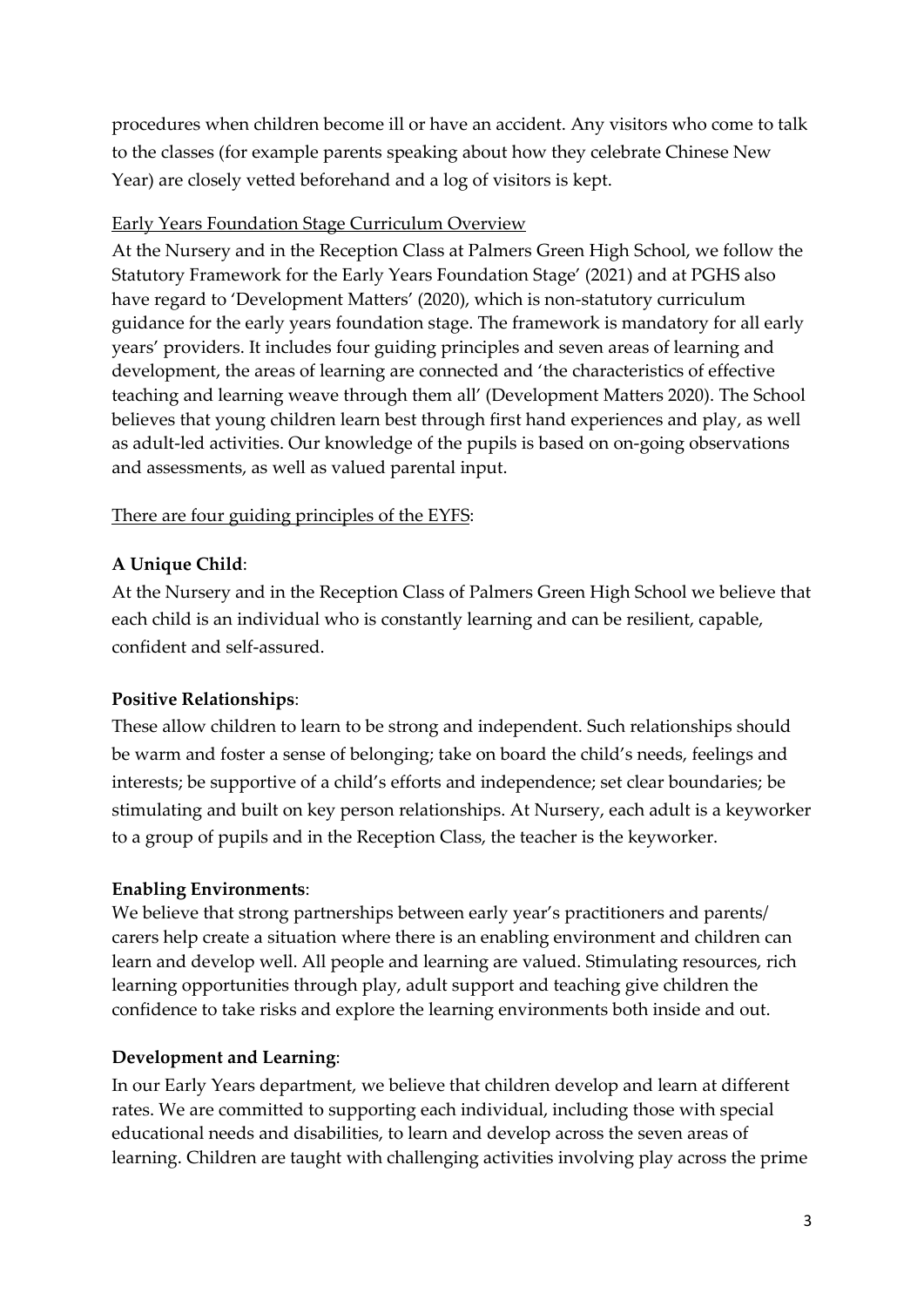and specific areas of learning and development which foster the characteristics of effective learning.

## **There are seven key features of effective practice (Development Matters 2020):**

### **The best for every child**

At the Nursery and Reception Class at PGHS we believe that all pupils deserve an equal chance of success and a high-quality early education. We aim to identify any special educational needs and disabilities (SEND) quickly and provide any extra help required promptly so good progress can be made.

### **High-quality care**

It is acknowledged that the child's experience is central to what we do as early years practitioners and that we need to provide high-quality care so that our pupils thrive. We understand pupils find starting a new Nursery or Reception Class in school a 'big step' and plan for the transition.

### **The curriculum: what we want children to learn**

At PGHS, we want our Early Years curriculum to be ambitious; we plan flexibly, driven by the interests of our pupils and understand that depth in early learning is 'More important than covering lots of things in a superficial way' '(Development Matters' 2020).

## **Pedagogy: helping children to learn**

Pupils of this age are powerful learners and they can all make progress in their learning with the correct help. We know that effective pedagogy involves a mix of different approaches and that enabling environments, indoors and outside, create high-quality play opportunities. Children also learn through guided work with adults and need more guided learning as they get older.

#### **Assessment: checking what children have learnt**

In the Nursery and Reception Class at PGHS, we notice through observation what pupils can do and what they know. We use this knowledge to identify what we want the pupils to know and be able to do next.

## **Self-regulation and executive function**

It is understood that executive function includes the child's ability to hold information in mind; focus their attention; regulate their behaviour and plan what to do next. These abilities contribute to a child's growing ability to self-regulate, so they can focus their thinking; monitor what they are doing and adapt; regulate strong feelings; be patient for what they want and bounce back when things get difficult. We note that language development is crucial for self-regulation.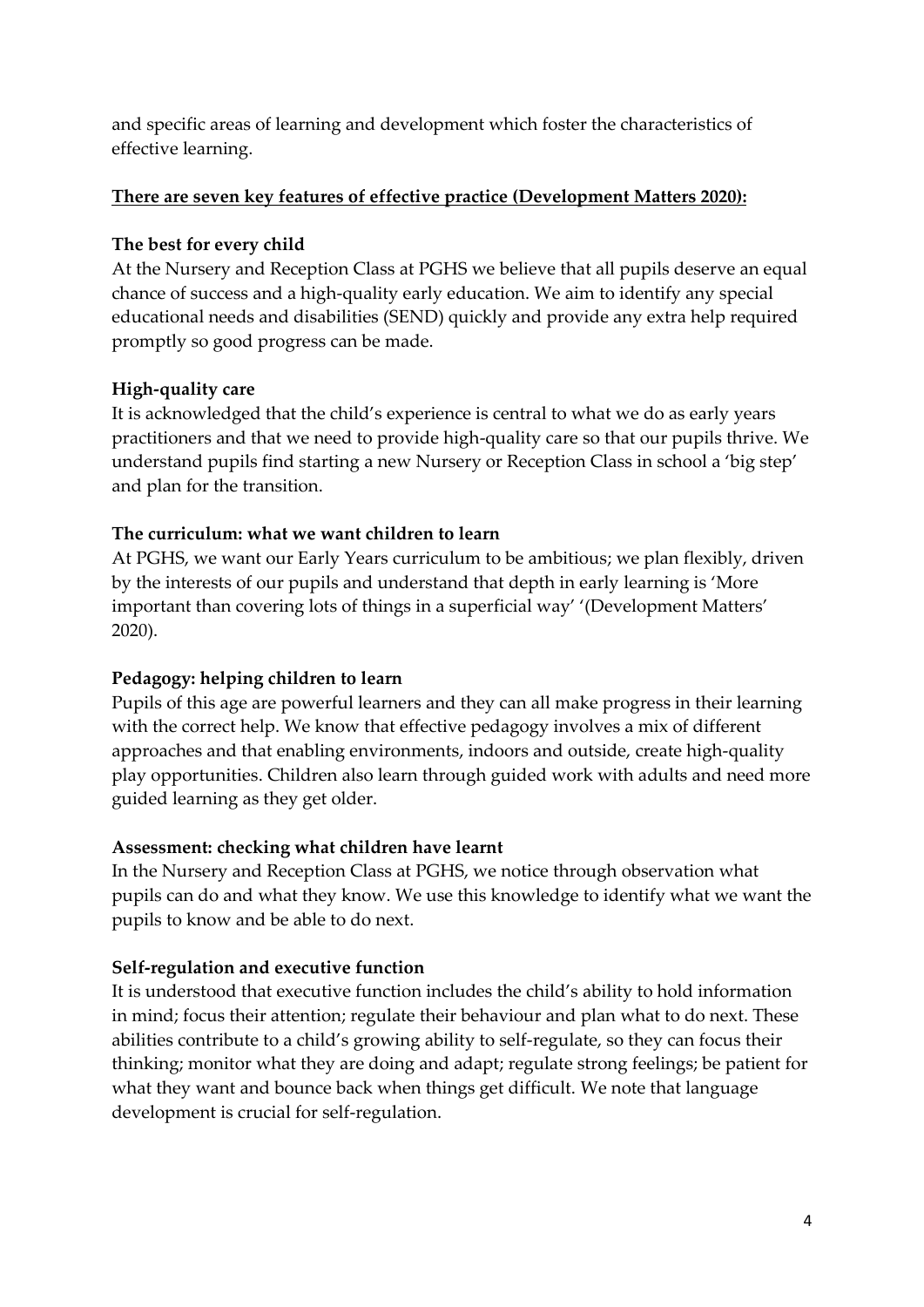## **Partnership with parents**

At Nursery and Reception Class at PGHS, we strive to have strong and respectful partnerships with parents to help their children thrive. We aim to give clear information about their child's progress and understand that parents' help at home makes an important impact on their child's learning. We encourage parents to chat, play and read with their children to help develop their communication and language skills.

## The Seven Areas of Learning and Development:

The Early Years Foundation Stage curriculum is made up of seven areas of learning, which are all important and underpin all future learning.

The areas of learning have been divided into two groups: Prime Areas and Specific Areas. Children should mainly develop the Prime Areas of learning first as they 'underpin everything in the early years' Development Matters 2021. The Specific Areas 'help children to strengthen and apply the prime areas'

The Prime Areas:

- Communication and Language
- Physical Development
- Personal, Social and Emotional Development

The Specific Areas:

- Literacy
- Mathematics
- Understanding the World
- Expressive Arts and Design

## **Educational Programmes**

## Communication and Language:

This area of the curriculum underpins all seven areas of learning and development.

It is important that pupils have back-and-forth interactions from an early age; that the classroom is a language rich environment and vocabulary and language structures are developed through conversations with peers and adults; storytelling and role play activities and being read to frequently.

## Personal, Social and Emotional Development:

PSED is crucial for children to live healthy and happy lives at school and in later life, as well as being fundamental to their cognitive development. Supportive relationships with adults enable children to understand their own feelings and the feelings of others. Children need to be supported to manage their emotions, develop a positive sense of self, set simple goals for themselves, have confidence in their abilities to do things, persist and wait for what they want. Adults help them to learn how to look after their bodies, including eating healthily, being aware of their dental health and independently manage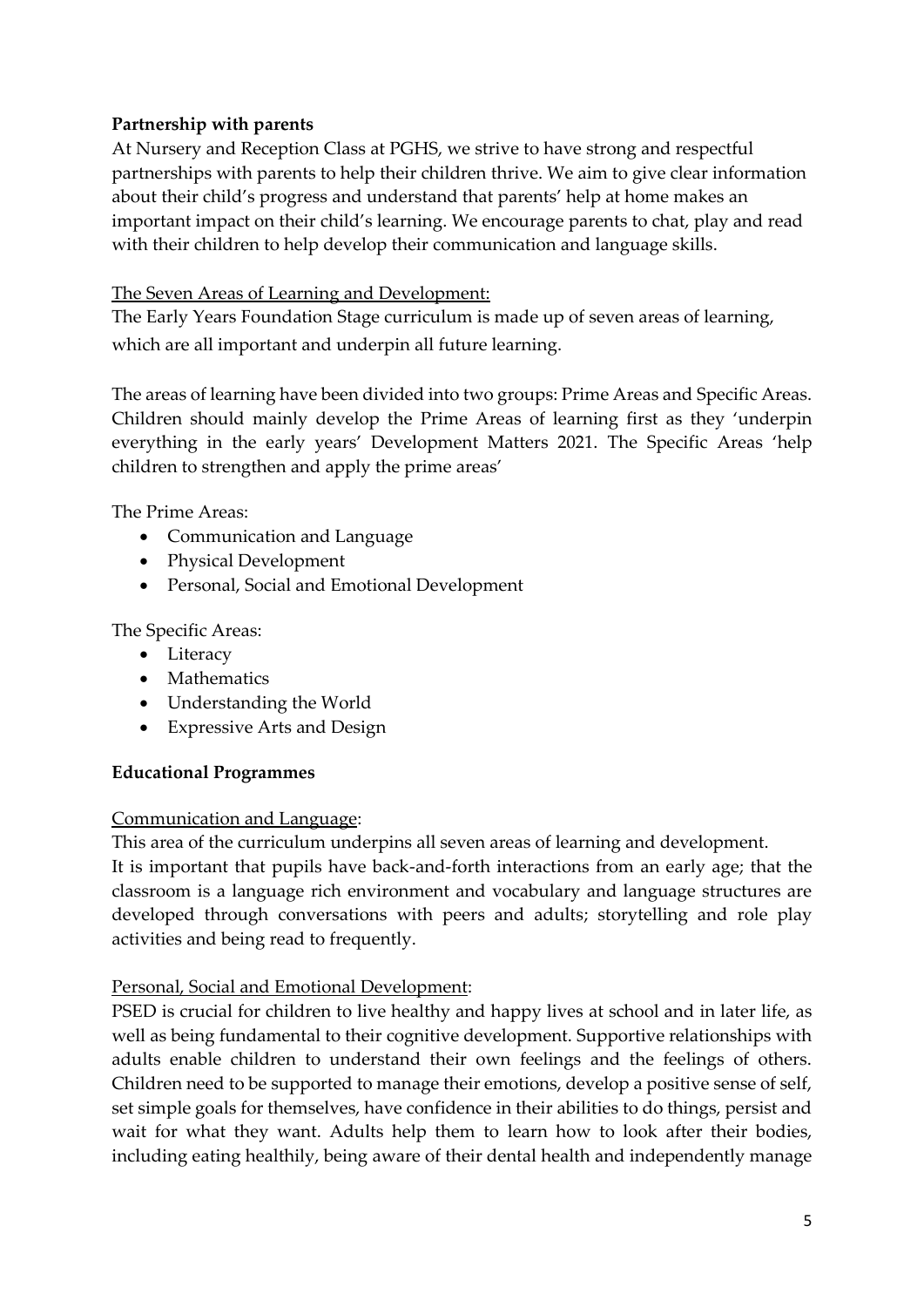their personal needs. They will learn how to make good friendships, co-operate and peacefully resolve conflicts.

## Physical Development:

Physical activity is important to children's general development so they can pursue 'happy, healthy and active lives' (Development Matters 2021). This area is divided into gross motor skills and fine motor skills and is concerned with developing a child's core strength, stability, balance, spatial awareness, co-ordination and agility. Gross motor skills provide the foundation for the development of healthy bodies, as well as social and emotional well-being. Fine motor control aids hand-eye co-ordination, linked to early literacy. The aim is to enable children to develop proficiency, control and confidence.

## Literacy:

The development of a life-long love of reading is considered crucial for children. Reading comprises two parts: language comprehension (necessary for reading and writing) and word reading. To develop language comprehension a child needs conversations with adults, books read to them and to learn the enjoyment of rhymes, poems and songs. Word reading involves decoding words and recognising unfamiliar words. Writing encompasses spelling and handwriting, as well as thinking of ideas of what to write, turning that into speech and then writing the words.

## Mathematics:

In order to excel mathematically, children need to have a strong grounding in number: being able to count confidently, develop a deep understanding of the numbers to 10, learning about the relationships between numbers and the patterns within numbers. Children will have frequent and varied opportunities to build and apply their understanding to create a secure base of knowledge and vocabulary. Children should also develop positive attitudes and interests in mathematics and be prepared to 'have a go' and not be afraid to make mistakes.

## Understanding the World:

This area guides children to make sense of their physical world and their community. Children need to have a frequent range of personal experiences, such as visiting parks and museums, also meeting important people in society like firefighters or police officers in order to increase their knowledge and sense of the world they live in. Their understanding of our culturally, socially, technologically and ecologically diverse world is also fostered through reading a wide variety of stories, non-fiction, rhymes and poems, which also serves to extend children's vocabularies, which will later support reading comprehension.

## Expressive Arts and Design:

Children's imagination and creativity is supported by the development of children's artistic and cultural awareness. At PGHS we recognise it is important that children have regular opportunities to engage with the arts, offering them opportunities to explore and play with a wide range of media and materials. In order to develop a child's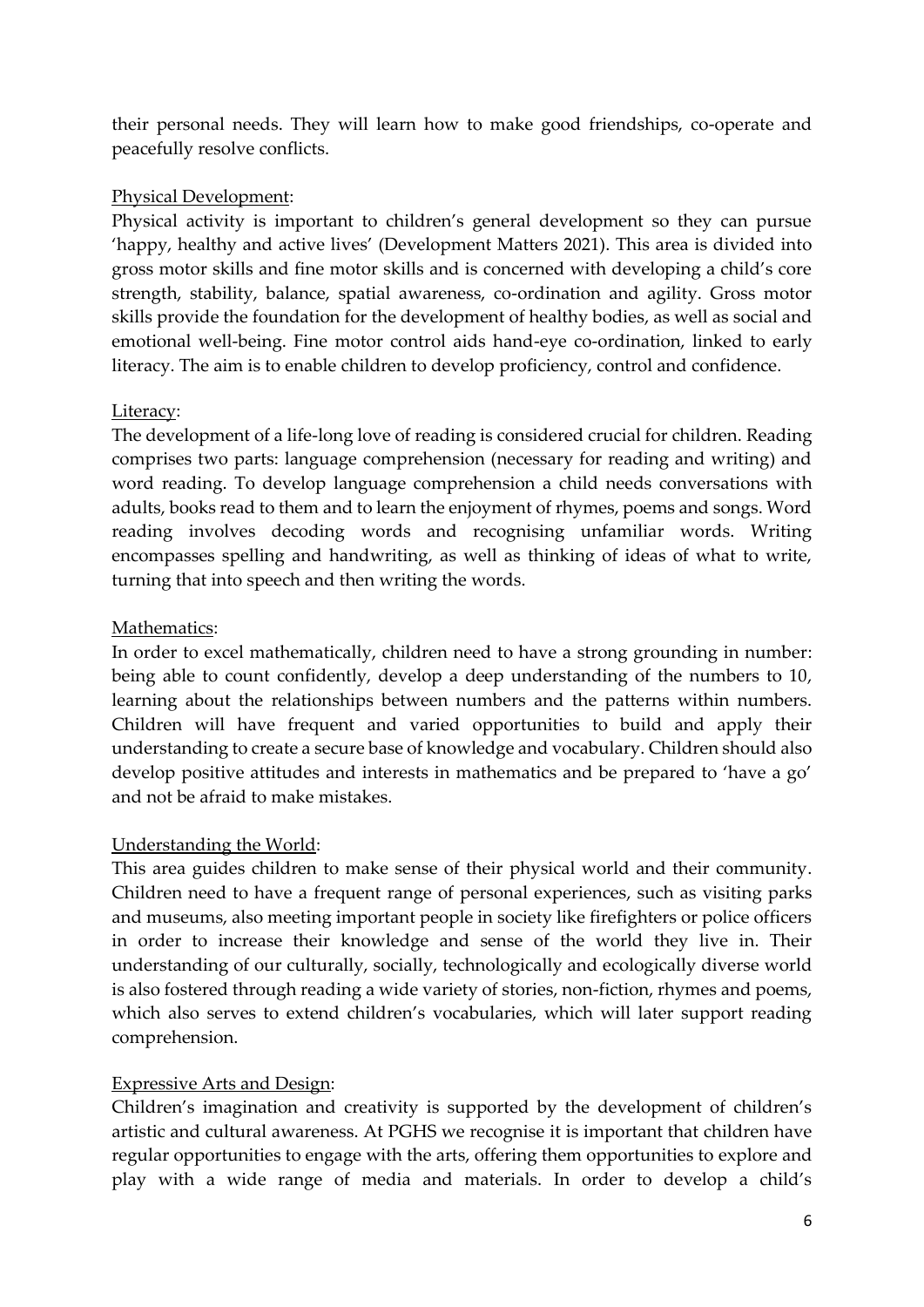understanding, self-expression, vocabulary and ability to communicate through the arts, they need to see, hear and participate in a variety and quality of experiences.

At Palmers Green High School, we aspire that our pupils will reach an 'expected' standard in all the EYFS Early Learning Goals at the end of the Reception Class and that they will be prepared for achieving well in Key Stage 1.

### The Characteristics of Effective Learning:

The Characteristics of Effective Learning represent how a child engages with other people and their environment. They epitomise the strategies that a child adopts in order to access their learning and comprises the following:

- playing and exploring
- active learning
- creating and thinking critically

They underpin learning and development across all areas and aim to support the child to stay an effective and motivated learner.

**Playing and exploring:** children investigate and experience things and 'have a go'

**Active learning:** children concentrate and keep on trying if they encounter difficulties and enjoy achievements.

**Creating and thinking critically:** children have and develop their own ideas, make links between ideas, and develop strategies for doing things

## Curriculum Planning

The Early Years Staff plan activities weekly based on the pupils' interests and needs, also with reference to our observations of them and with regard to the 'Statutory framework for the early years foundation stage' (2021) and non-statutory 'Development Matters' document (2020). We teach through activities based on topics. Popular topics include 'People who help us', 'All about me', 'Festivals and Celebrations' and 'Animals' and will incorporate the 7 areas of learning and development and related educational programmes, being also mindful of the 4 overarching principles and 7 key features of effective practice.

The Nursery and Reception Class pupils might also prepare foods as part of their curriculum. For example, they might make sandwiches or porridge; bake biscuits or cakes; maybe create healthy fruit salads or soups. These foods might be eaten in the classroom or taken home to show parents. Staff are aware of any allergies a pupil may have and will review ingredients carefully as part of their planning.

In the Nursery and Reception Class at Palmers Green High School, we use a variety of approaches to learning to read, including the 'Letter and Sounds' synthetic phonics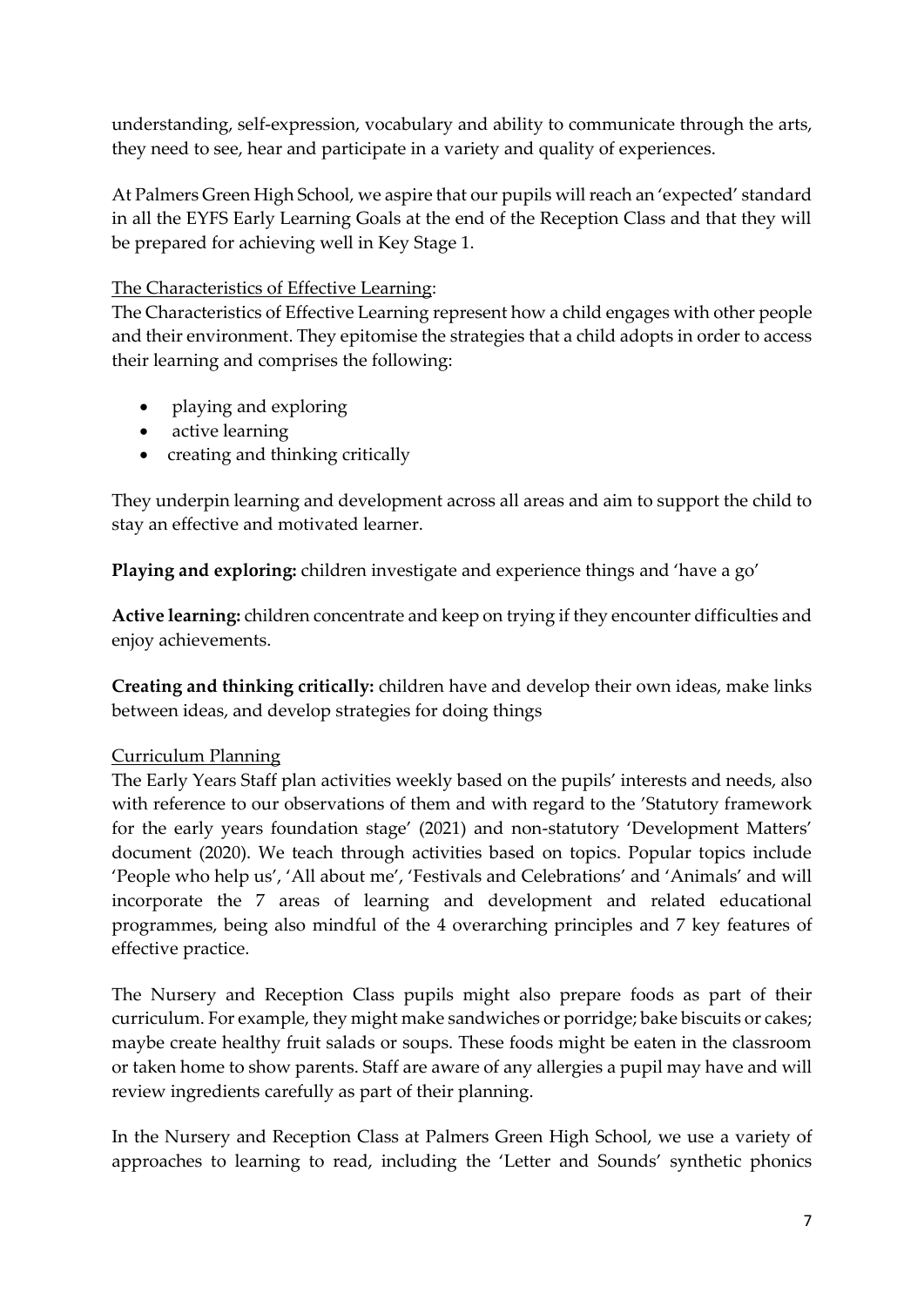scheme and the 'Jolly Phonics' scheme actions. Home learning tasks may be sent home for Nursery pupils and weekly homework is sent home in the Reception Class. As soon as a pupil has shown the ability to read, they are given a reading book to take home to practise their reading at home. We encourage parents to read their children books at home and talk to them about the text and the illustrations.

### Assessment for Learning

Assessment is on an ongoing basis to help parents, carers and practitioners to recognise children's progress, understand their needs, and to plan activities and support. When any pupil joins the Nursery or Reception Class, a baseline assessment and observations are undertaken in order to establish their next steps for learning. During adult-directed activities, Staff monitor the pupils' skills, knowledge and understanding. The learning and development of each child takes place through regular formal and informal observations. At the Nursery, Learning Journals are kept for each child as evidence of their learning or experiences and sent home at the end of each academic year. These might include photographs, pictures or writing and the child's own comments about their learning are included. There are regular opportunities for parents to see these journals and add their 'voice' to the contents. In the Reception Class, the teacher and TA use 'Tapestry', an on-line Learning Journal, to collect observations for each child to monitor their progress, which are recorded on a tablet. The observations comprise digital photographs or videos and text. The observations are made available regularly for each parent to see their child's learning and parents are invited to participate in the process by making a comment or adding their own photographs of their child. New observations are downloaded for parents to access every couple of weeks. Parents can download a paper copy, if they wish. The teacher can also print out a paper copy for the parents if they cannot do so themselves.

Ongoing assessment, or 'formative assessment', is an integral part of the learning and development process, involving the Nursery or Reception Class staff knowing the children's level of achievements and interest and then shaping teaching and learning experiences for each child based on that knowledge. Staff draw on their knowledge of the child and professional judgement to decide if a child is at the expected level of development of not. Any learning and development needs will be addressed with parents and/or carers, as well as the PGHS Head of Learning Support or any relevant professionals, if required.

#### Parents as Partners

At Palmers Green High School, we aim to create and maintain good relationships with parents and/or carers, as we realise the importance of this partnership to each child's learning. Parents or carers are also welcome to be adult helpers on trips, attend School events and be involved in their child's learning and development.

Parents also have opportunities to attend Parents' Evenings to talk to Early Years Staff about their daughter's progress and to discuss any learning and development needs. If a parent has a concern at any time, they are invited to make an appointment at a mutually